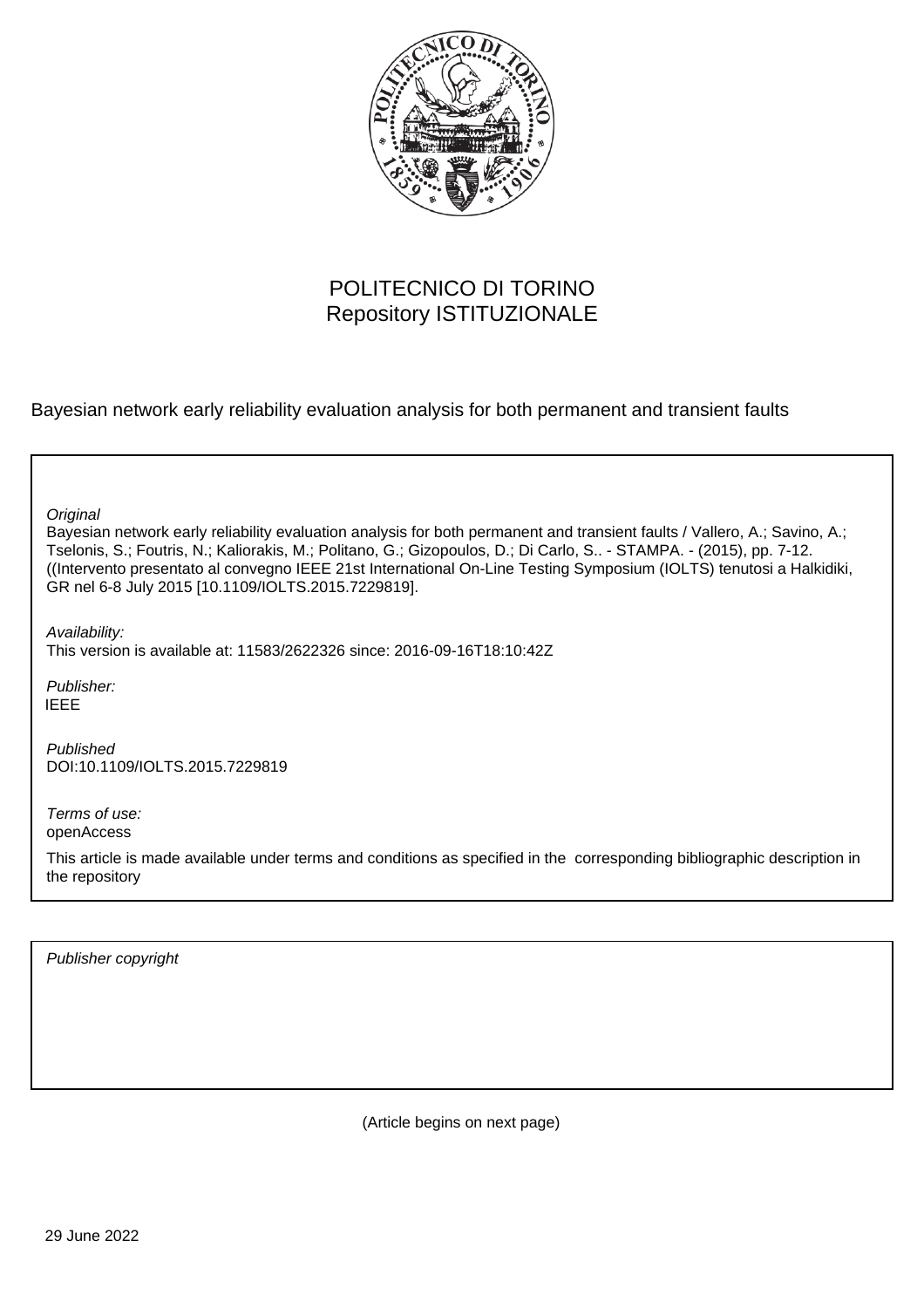# Bayesian Network Early Reliability Evaluation Analysis for both permanent and transient faults

A. Vallero\*, A. Savino\*, S. Tselonis<sup>†</sup>, N. Foutris<sup>†</sup>, M. Kaliorakis<sup>†</sup>, G. Politano\*, D. Gizopoulos<sup>†</sup>, S. Di Carlo\* <sup>∗</sup>Control and Computer Engineering Department, Politecnico di Torino, 10129 Torino, Italy

†Department of Informatics & Telecommunications, University of Athens, 5784, Athens Greece

*Abstract*—Analyzing the impact of software execution on the reliability of a complex digital system is an increasing challenging task. Current approaches mainly rely on time consuming fault injections experiments that prevent their usage in the early stage of the design process, when fast estimations are required in order to take design decisions. To cope with these limitations, this paper proposes a statistical reliability analysis model based on Bayesian Networks. The proposed approach is able to estimate system reliability considering both the hardware and the software layer of a system, in presence of hardware transient and permanent faults. In fact, when digital system reliability is under analysis, hardware resources of the processor and instructions of program traces are employed to build a Bayesian Network. Finally, the probability of input errors to alter both the correct behavior of the system and the output of the program is computed. According to experimental results presented in this paper, it can be stated that Bayesian Network model is able to provide accurate reliability estimations in a very short period of time. As a consequence it can be a valid alternative to fault injection, especially in the early stage of the design.

### I. INTRODUCTION

Reliability is an important design aspect for computer systems due to the aggressive technology miniaturization [1], [2], [3]. Unreliable hardware components affect computing systems at several levels. Raw errors can manifest due to several causes such as physical fabrication defects, aging or degradation (e.g., NBTI), process variations, environmental stress (e.g., radiations). Raw hardware errors can propagate through other layers of the system (e.g., architecture, software) up to the output. During the propagation process, raw errors can be masked by each of the affected layers.

A significant effort in the research community has been spent to analyze masking properties at technological and architectural level [4], [5]. Moreover, understanding the effect of software on the reliability of a complex system in which unreliable hardware is present is also gaining increasing importance. The software has intrinsic masking capabilities that can be enhanced by the implementation of software level fault tolerance mechanisms [6], [7] and [8]. However, these mechanisms often incur in a significant performance overhead. Therefore, the role of the software stack coupled with the target hardware architecture must be carefully considered when system reliability is analyzed.

Several studies focus on understanding and modeling how hardware faults can propagate and manifest through a software application, without considering how these faults can actually propagate and be masked within the software [9], [10], [11], [12]. A very important contribution that examines the impact of software on the architectural vulnerability factor (AVF) of a system is provided in [13]. The paper defines a so called Program Vulnerability Factor (PVF), isolating the softwaredependent (architecture-level masking) portion of AVF from the hardware-dependent (microarchitecture-level masking) portion. This metric captures the architecture-level fault masking inherent in a program, allowing software designers to make quantitative statements about programs resilience to softerrors. PVF can be measured using an architectural simulator, a dynamic binary translator such as Pin [14] or resorting to ACE-like analysis [15]. Moreover, a comprehensive PVF calculation is affected by the software workload that may increase the simulation effort. Another interesting contribution has been proposed in [16] where a statistical model is proposed to estimate the capability of a software application to mask hardware errors. The main contribution of this paper is to introduce a statistical model that simply requires a preliminary characterization of the hardware masking probability and then it is able to analyze software applications executed on this hardware. However this work does not take into account execution time so that it may lead to inaccurate estimations especially for big programs. Overall, one of the main limitations of the publications presented so far is that they are limited to the analysis of the effect of soft-errors: permanent and intermittent faults are not considered at all.

This paper introduces a new statistical approach for the estimation of the reliability of a microprocessor-based system considering both the hardware and the software layer. The software execution on the microprocessor is modeled in the form of a Bayesian Network that describes relations among resources (e.g., registers, memory elements, functional units) involved in the execution of the instructions composing a program. The Bayesian model is then exploited to compute a probability of correct (error-free) execution of the software in the presence of a hardware fault, used to estimate the overall reliability of the system. To construct the model, a preliminary characterization of the Instruction Set Architecture (ISA) of the microprocessor is required. This characterization aims at evaluating the probability of successful execution of each instruction of the target ISA in presence of faults in the microprocessor hardware blocks. Transient, intermittent and permanent faults can be considered in this phase without affecting the way the high-level model is constructed.

This paper has been fully supported by the 7th Framework Program of the European Union through the CLERECO Project, under Grant Agreement 611404. Direct questions and comments to A. Vallero (alessandro.vallero@polito.it), A. Savino (alessandro.savino@polito.it) and S. Di Carlo (stefano.dicarlo@polito.it).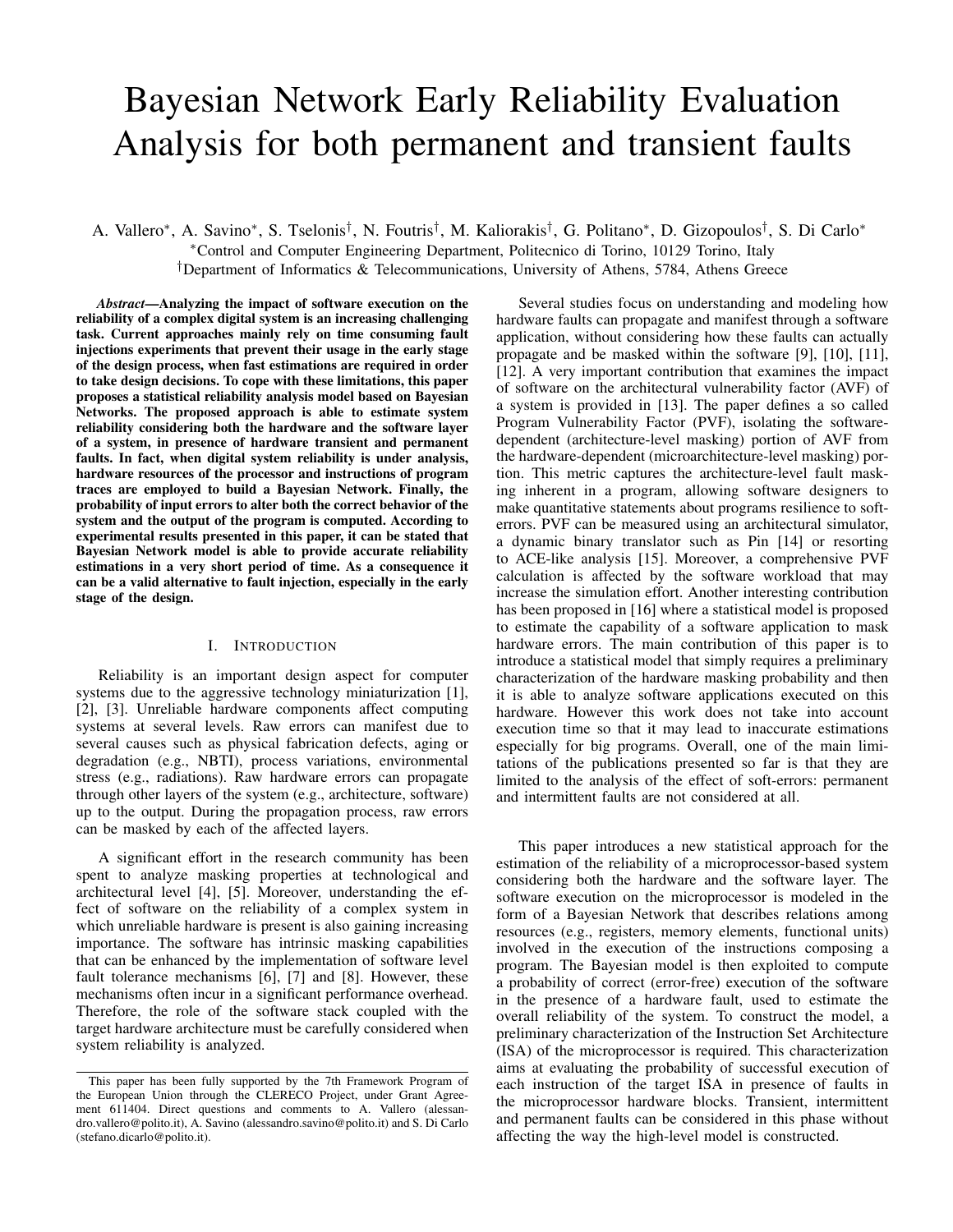Bayesian Networks represent a model successful employed for reliability estimates in different fields [17]. In the software engineering domain, they have been successfully employed to model software reliability in the distributed domain (Kishore at al. [18], etc.). A few publications consider the application of Bayesian Networks to model system reliability in hardware devices as well [19], [20]. However, they do not consider the interaction of hardware and software in an instruction-based environment.

To validate the proposed statistical model we analyzed 4 different MiBench benchmarks [21] executed targeting permanent and transient faults on top of a x86-64 microprocessor. Experimental results highlight that reliability estimations are accurate when compared to those obtained by time-consuming fault-injection experiments performed using a micro-architectural fault injector [22]. At the same time, the proposed approach enables a significant reduction of the time required to perform the reliability analysis, enabling fast and accurate reliability evaluations.

This paper is organized as follows: Section II illustrates the proposed reliability estimation model. It focuses on the creation and the evaluation of the Bayesian Network. Section III introduces the experimental setup and shows estimation results compared to the fault injection campaigns. Eventually, Section IV summarizes the main contributions of the paper and set future perspectives on statistical estimation.

#### II. RELIABILITY ANALYSIS

Bayesian Networks (BNs) are an efficient statistical model to represent multivariate statistical distribution functions. They can model relationships among random variables and their respective probability density functions by means of conditional probability functions. In particular, conditional dependencies are expressed by a *Direct Acyclic Graph* (DAG). Nodes of the DAG represent conditional probability functions of the random variables, while edges represent conditional dependencies among random variables. If two nodes are connected, it means that the random variables they represent are conditionally dependent.

The proposed statistical reliability analysis methodology focuses on the estimation of the probability of failure of a program running on a specific microprocessor. Bayesian networks are employed to model program traces, i.e., sequences of instructions issued by the microprocessor when the program is executed with a specific workload. In particular, the information required to build the BN is the execution time and the involved hardware resources of instructions. Several traces can be obtained from a single program by profiling its execution with different workloads using a dedicated profiler. We employed [16], but other profilers can be used as well without affecting the estimation model. The collection of analyzed traces represents different program behaviors that may generate different error masking effects during the program execution. Program traces are sequential lists of instructions that can therefore be efficiently modeled in the form of a Bayesian network whose main constraint is the absence of loops in the network. As traces are evaluated, the system failure probability can be estimated by averaging the trace analysis results.

To assess the system reliability, both the hardware and the software layer must be taken into account. In the proposed model the microprocessor ISA represents the direct link between the two layers. In particular, each instruction is considered with regard to the hardware resources required for its execution. To build a BN model of a program trace running in a system, it is essential to take into account the hardware resources, error sources and the instructions of the analyzed trace.

Hardware resources, Res, are divided into two subsets: the storage resources subset  $(S_{res})$ , which includes registers and memories, and the computational resources subset  $(C_{res})$ , which includes functional units required for computation.

Resources can be affected by errors during program execution. Consequently, when dealing with reliability analysis, it is fundamental to define an error model. For soft-errors the exponential distribution is assumed. The reliability function of a resource  $(R_{res}(t))$ , i.e., the probability of an error-free resource in a period of time  $t$  is given by the following equations:

$$
\lambda_{res} = \lambda_{comp} \frac{A_{res}}{A_{comp}}
$$
 (1)

$$
R_{res}(t) = e^{-\lambda_{res}t} \tag{2}
$$

where  $\lambda_{comp}$  is the raw SER of the electronic component dependent on the target technology, while  $\lambda_{res}$  is the resource SER assuming equal spatial distribution of error occurrence in the component. Since a single resource is part of bigger electronic component, it can be assumed that its reliability is related to the one already defined for the component. More specifically,  $\lambda_{res}$  is a portion of  $\lambda_{comp}$  and we assume it is proportional to the fraction of its silicon area  $A_{res}$  over the total area of the component  $A_{comp}$  (1). For permanent errors we assume stuck-at-fault model. If a permanent fault occurs in a resource, it means that an internal signal or the output signal of the affected resource has a fixed value.

The occurrence of both transient and permanent errors in hardware resources can be masked at the hardware level due to several masking effects. We therefore consider a masking probability for each instruction of the ISA, representing the probability that an instruction prevents an error occurrence to propagate. In this work, each instruction  $I$  is characterized by a set of input storage and computational resources,  $R_{I_{in}} \in$  $S_{res} \cup C_{res}$ , required for the computation, and a set of output storage resources,  $R_{I_{out}} \in S_{res}$ , that are updated by *I*. All resources in  $R_{I_{in}}$  can mask errors during the execution of an instruction and are therefore characterized by a given masking probability. Masking of hardware resources can be obtained by error protection mechanism implemented in the design (e.g., ECC for memories, Triple Module Redundancy for registers, etc) or by data transformations they perform (e.g., an AND functional block can mask a bit flip of an operand if the notfaulted operand is a 0).

Computing masking probability can be performed according to two strategies: *operand* analysis or fault injection. The former consists of analyzing the mathematical operations resources are involved. In most of the cases this operation is simple and it is not time consuming. On the contrary, the latter method requires a bigger effort. In fact, a fault injection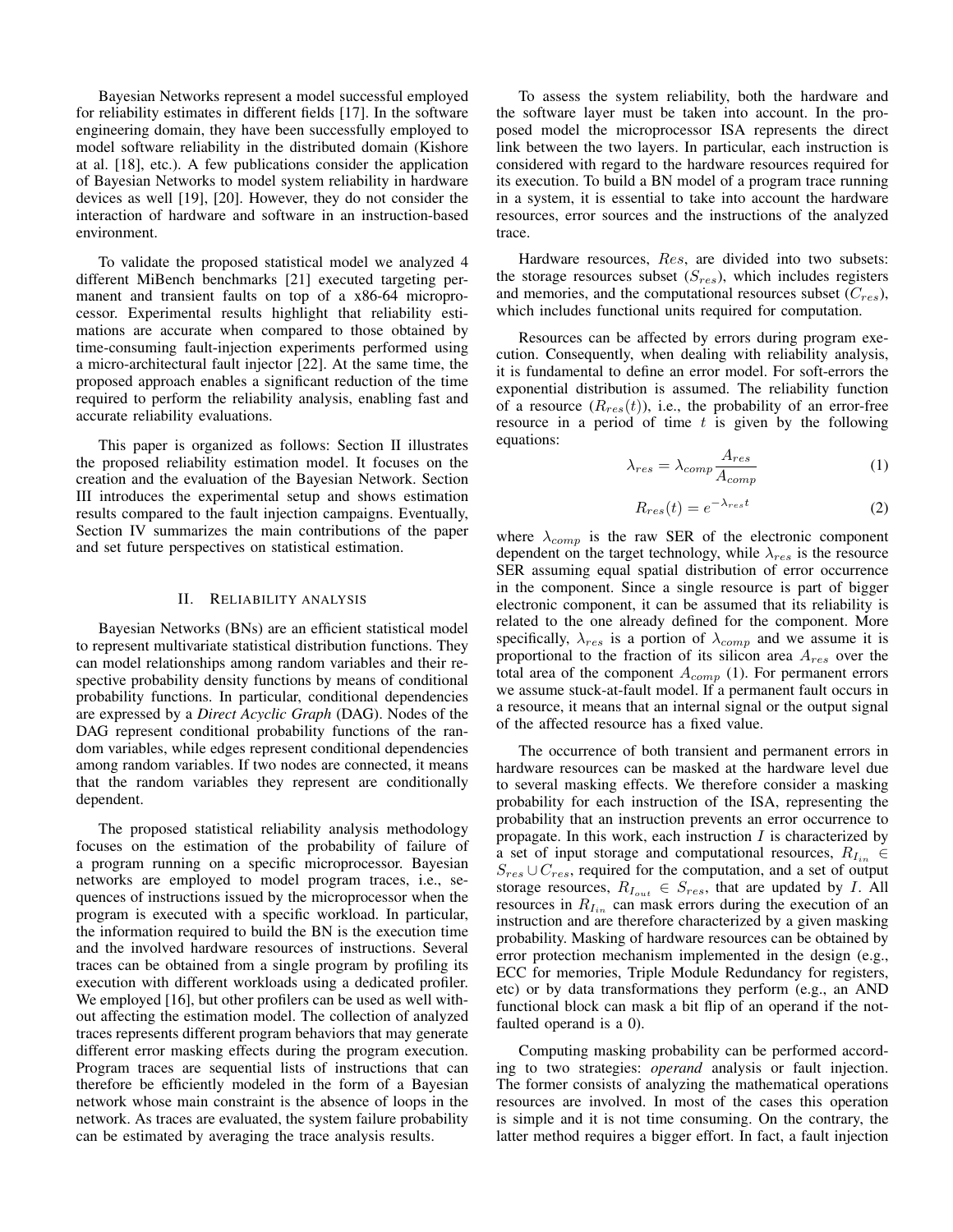campaign is required to analyze the system resources error resiliency. Error can be injected at RTL level as well as at gate level. However these operations can be done just once, as when masking probability of a resource is known, it can be employed in all the system the resource is part of.

To understand how to to build a BN model, let us consider the simple program trace composed of two instructions that is reported in Fig.1. The first step is to identify those resources belonging to  $R_{I_{in}}$  and  $R_{I_{out}}$  of each instruction of the trace. In fact, they represent the nodes of the BN. Each node N can assume two possible states: error-free (denoted as N) or faulty (denoted as N).

In the example of Fig.1, I1 has  $R_{I_{in}} = \{R1, R2, AND\}$ and  $R_{I_{out}} = \{R3\}$ , while *I*2 has  $R_{I_{in}} = \{R3, R2, ADD\}$  and  $R_{I_{out}} = \{R1\}$ . We therefore introduce 8 nodes in the network:  $AND_{I1}$ ,  $R1_{I1}$ ,  $R2_{I1}$ ,  $R3_{I1}$ ,  $ADD_{I2}$ ,  $R3_{I2}$ ,  $R2_{I2}$ ,  $R1_{I2}$ . Once resources nodes are defined, resource dependencies are modeled by means of network edges. Resources belonging to  $R_{I_{in}}$  are connected to resources belonging to  $R_{I_{out}}$  of the instruction. Moreover, output resources of an instruction may be connected to input resources of a following instruction to model instruction dependency. At this point the BN topology is ready and error nodes, representing the input of the network can be therefore included. Error nodes, when faulty, express the raw probability that an error occurs in a resource. According to our model, input errors can only affect resources belonging to  $R_{I_{in}}$ .

Each node is then associated to a set of conditional probabilities that quantify the probability of correctness of the node depending on the correctness of the input nodes. Four cases must be considered.

*a) Input nodes:* Input nodes of the network can be either error nodes or nodes associated to storage resources for which the initial error probability is known. A single probability of correctness is associated to these nodes. In case of soft errors, computational resources can be affected by errors while they are employed. Consequently, the probability of a error-free error node connected to a computational resource is computed according to (2) with a proper  $\lambda_{res}$  and t equal to the execution time of the instruction. On the other hand, storage resources can be affected by external errors during the period of time elapsed between a write and a read operation. Therefore, for error nodes connected to storage resources, the probability of a error-free node is calculated by means of (2) considering a proper  $\lambda_{res}$  and t equal to the period of time between the read and the write of the resource. On the opposite, in case of hard errors, the probability of an error-free error node can be one or zero, depending on the presence of the permanent error regardless the kind of resource the node is connected to.

*b*) Nodes identifying computational resources in  $R_{I_{in}}$  of *an instruction (e.g.,*  $AND_{I1}$  *in Fig.1):* These nodes have a single incoming edge connected to an error node. Two conditional probabilities must be defined as reported in Fig.1 for these nodes where  $P(M_{AND})$  identifies the masking probability of the hardware resource. This probability can be computed by simulating the behavior of each instruction with different combinations of operands in input [16]. Masking probability is obtained by injecting faults into input operands and comparing

the obtained output with the one without faults. This operation only targets operands and it does not involve the gate and the RTL implementation of the circuit.

*c*) Nodes identifying storage resources in  $R_{I_{in}}$  of an *instruction (e.g.,*  $R2_{I2}$  *in Fig.1):* For these nodes there are two possible causes of faults: (1) the resource was already corrupted in a previous instruction or (2) an error corrupts the resource in the time interval between the execution of two instructions. In this case, four conditional probabilities must be defined as reported in Fig.1 where  $P(M_{R2})$  identifies the masking probability of the hardware resource. It is worth to highlight that, in our example, we always consider that, when more than one input node is faulty, the probability of correctness of the current node is zero. This is a worst case assumption that however reduces the complexity of the characterization of the masking probability of each resource.

*d) Nodes identifying storage resources in*  $R_{I_{out}}$  *of an instruction (e.g.,*  $R1_{I2}$  *in Fig.1):* These nodes may have several inputs. Therefore, the number of conditional probabilities to set is equal to the number of possible combinations of states the input nodes may assume. Similar to the previous case, we consider that errors can be masked only when computational resources in  $R_{I_{in}}$  are error-free and at maximum a single storage resource in  $R_{I_{in}}$  is faulty. In the example, we denote with  $P(M_{OPADD})$  the masking probability that the ADD operation performed by the computational resource will mask errors in a input storage resource.

Once conditional probabilities are set up properly for every node, the BN network can be solved and the probability of correct execution of a trace can be estimated. However, only a subset of the instructions of a trace directly affect resources that identify the final outcome of the computation. We denote this subset of instructions as active state instructions  $(A_I)$ . To compute the probability that a program trace is correct, error probability is taken into account only for output resources of the active state instructions. We define such resources as active resources ( $A^{res}$ ) and we denote with  $A_i^{res}$  the subset of active resources modified by instruction  $I_i$ . Given these definitions, the probability for the active instruction  $I_i$  to be correct  $(P(I_i))$ can be computed as the probability that all its active resources are correct:

$$
P(I_i) = \prod_{R \in A_i^{res}} P(R)
$$
 (3)

since the probabilities of correctness of output resources of an instruction are statistically independent.

A program trace  $T$  is correct (error-free) if all active state instructions are correct. The probability of correctness of a trace  $(P(T))$  can therefore be computed as:

$$
P(T) = P\left(\bigcap_{I \in A_I} I\right) = \prod_{I \in A_I} P(I|J, \forall J < I) \tag{4}
$$

When computing  $P(T)$ , we need to consider that the event that all active instructions are correct is not statistical independent. We therefore need to multiply the probability of correctness of every active instruction given that all its previous active instructions are correct,  $P(I|J, \forall J < I)$ . This is possible by setting the evidence in the Bayesian network that all its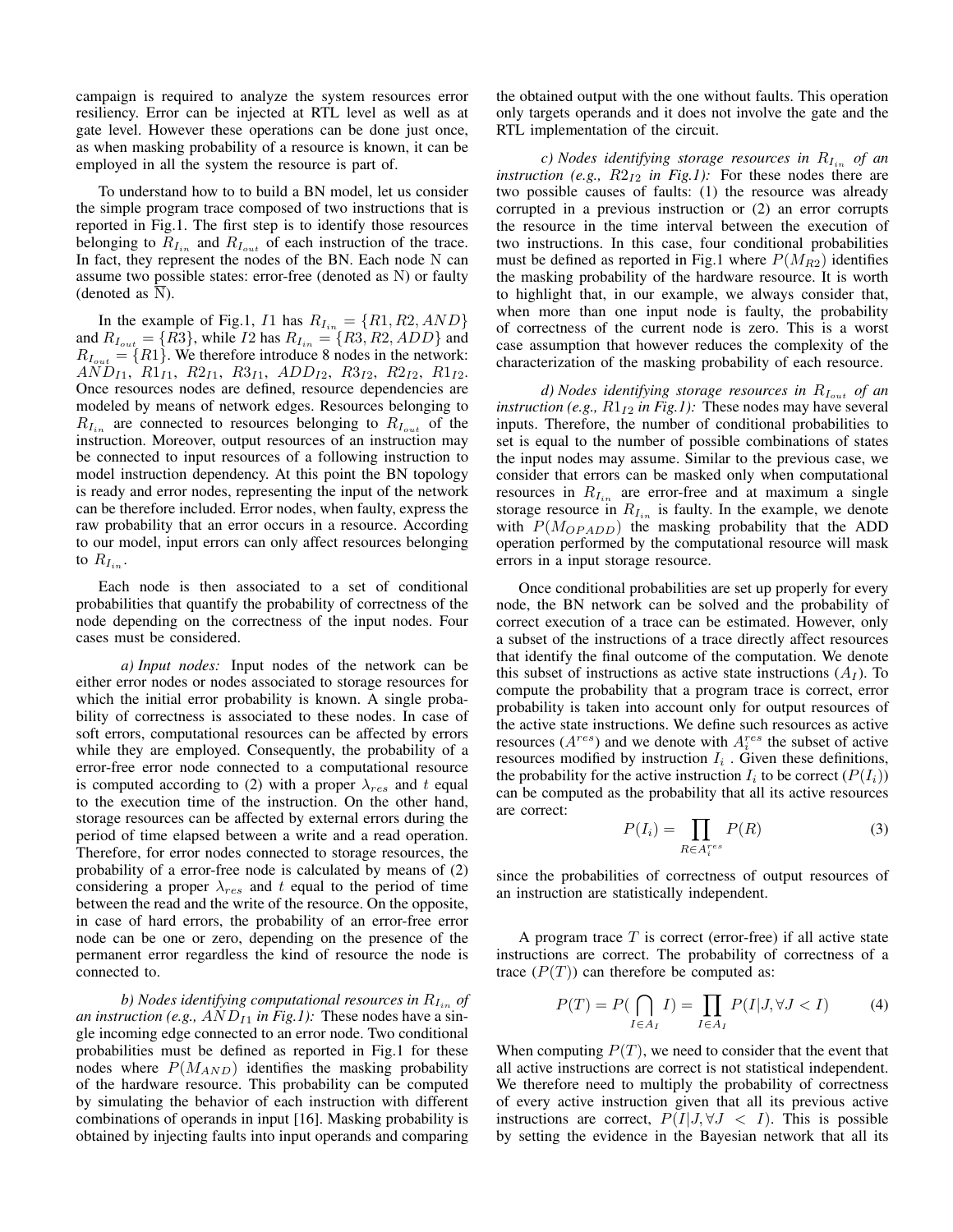

Fig. 1: Example of a bayesian network model for a simple sequence of two instructions.

previous active instructions are correct. The network is then solved and  $P(T)$  can be computed.

Once the probability of correctness of a trace is computed, for permanent faults, this value is equal to the final masking probability of the system,  $P(M_{System})$ . Instead, for transient faults some additional computation is required. In fact, the error rate of the system while executing the trace can be computed by inverting (2) thus obtaining:

$$
\lambda_{estimated}^T = -\frac{ln(P(T))}{t_T} \tag{5}
$$

where  $t_T$  is the execution time of the analyzed program trace. To obtain more accurate estimates of the system SER,  $\lambda_{BN}$ , a simple or a weighted average can be applied to all  $\lambda_{estimated}$  of the analyzed traces. Weights of the traces can be set according to the probability that a trace is executed by the analyzed system:

$$
\lambda_{BN} = \sum_{T \in analyzed\ traces} \lambda_{estimated}^T \times w_i \tag{6}
$$

where  $\sum w_i = 1$ . Finally, to compute the masking probability of the system:

$$
P(M_{System}) = 1 - \frac{\lambda_{BN}}{\lambda_{comp}} \tag{7}
$$

#### III. EXPERIMENTAL RESULTS

This section presents the results obtained by implementing the presented Bayesian network model in a reliability analysis tool, and by applying it to a test program executed on a given microprocessor architecture.

#### *A. Framework implementation*

We implemented a complete automatic framework able to perform the reliability analysis described in Section II. The framework is composed of two main modules: (i) the *trace generator*, and (ii) the *Bayesian network analyzer*.

The trace generator is built on top of the MARSSx86 [23] full system, cycle-accurate architectural simulator. It simulates the execution of the target program on the x86-64 architecture. During the execution, a detailed trace of the list of executed instructions, and for each instruction the list of resources (e.g., physical register or memory virtual addresses) that are involved in the execution is generated.

Generated traces are analyzed by the Bayesian network analyzer in order to build the Bayesian model of the trace and to estimate the related SER. The Bayesian network analyzer is built on top of SMILE [24], a free C++ framework for the analysis of Bayesian models. It is important to highlight here that, when analyzing the network of a real application composed of hundreds of thousands of instructions, the size of the related network may increase up to a level that saturates the available computational resources. To overcome this limitation, thanks to conditional probability offered by BNs, the networks of the trace is split into several sequential subnetworks each depending on the probabilities computed by the previous network. By applying this iterative approach, scalability of the reliability analysis on complex applications can be achieved with very limited computation time.

#### *B. Experiment setup*

To validate the proposed reliability estimation methodology we set up four case studies. They consist of an application programs running on the x86-64 architecture obtained from the MiBench benchmarks [21]. They are *qsort* (32 traces), *aes* (32 traces) and *sha* (16 traces) for transient errors, while *sha* (16 traces) for permanent errors. For each experiment several traces have been analyzed. For a preliminary analysis, hardware faults have been just injected into microprocessor physical registers belonging to the Integer Register File.

Traces have been extracted resorting to the MARSSx86 simulator [23] employed in the Fault Injector tool described in Section III-B2. The tool has the ability to trace various microarchitectural events (such as committed instruction sequence, memory access pattern) which can be reassembled to build the actual execution trace of a program.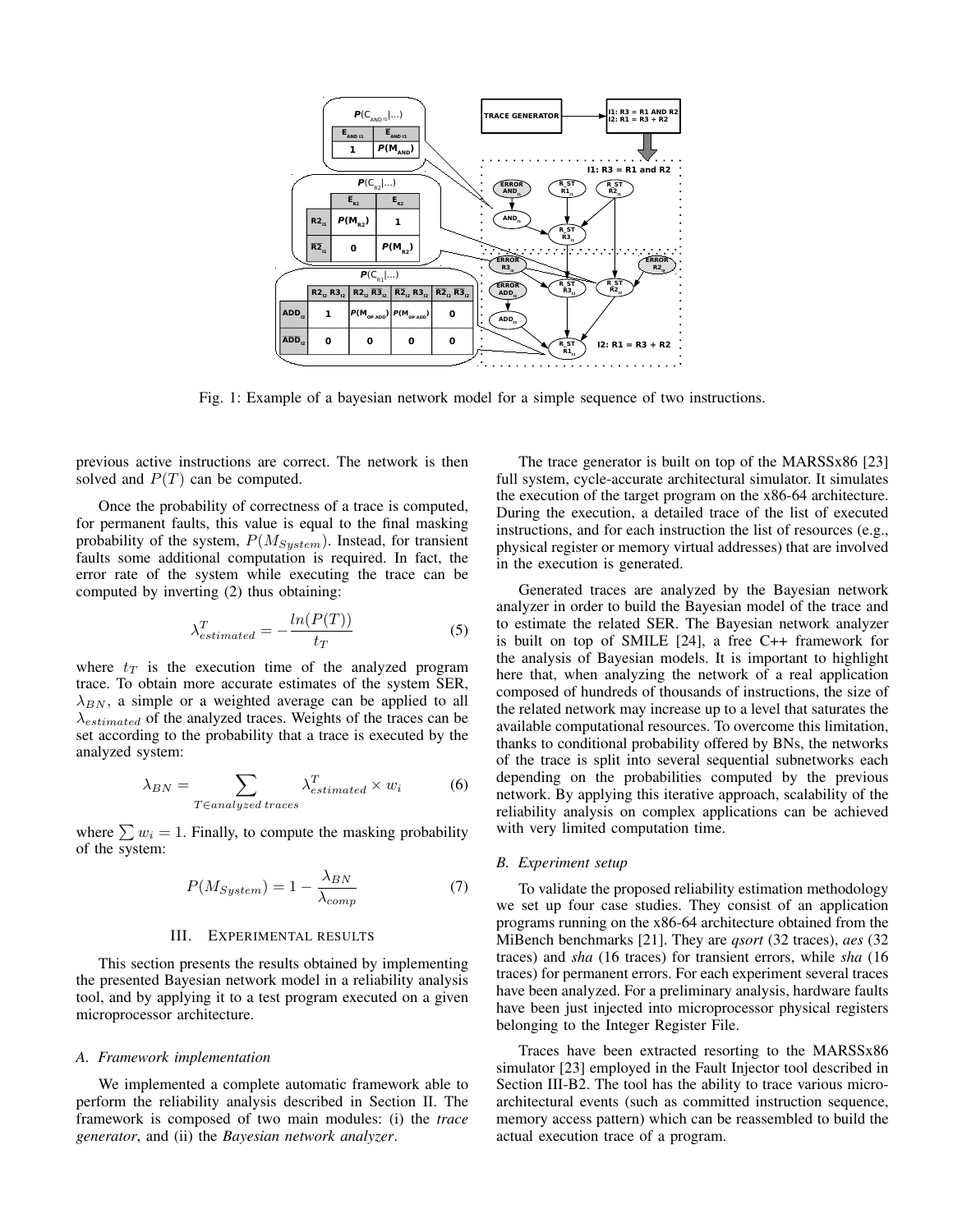To validate the proposed Bayesian Network analyzer, the same benchmarks with the related workloads are analyzed resorting to the proposed Bayesian model and resorting to an extensive architectural fault injection campaign. Computed results are then compared to evaluate the accuracy and the performance of the proposed model.

*1) Bayesian model:* In order to set conditional probabilities for BN nodes some preliminary operation must be performed. First of all, instructions of the x86-64 architecture must be analyzed. Masking probabilities are evaluated according to the *operands* analysis explained in Section II. Secondly, since the proposed Bayesian model addresses the ISA and faults are injected at micro-architectural level, some precaution must be adopted. This operation requires an analysis of the physical system to be evaluated. In our experiments faults are only injected into the physical register file instead of ISA registers. To overcome this issue we decide to adopt a strategy to tune input error probabilities for ISA registers. In the x86-64 architecture a register rename table keeps the data regarding the renaming process of each physical register into an ISA register. When permanent faults are addressed, input error probability of the faulted resource is set to the probability the register is mapped to the faulted physical register

$$
P(Error) \frac{1}{\#\_of\_PHYS\_REGs}
$$
 (8)

instead of being set to one.For transient errors, as register renaming is dynamic, we assume that the number of physical registers that are involved in the computation at the same time is equal to the number of architectural registers. In other words, we assume that the area of the architectural register file,  $A_{ARCH\_RF}$ , can be evaluated as:

$$
A_{ISA\_RF} = A_{PHYS\_RF} \times \frac{\#_{of\_ISA\_REGs}}{\#_{of\_PHYS\_REGs}} \tag{9}
$$

where  $A_{PHYS}$   $_{RF}$  is multiplied by the number of ISA registers over the number of physical registers. Moreover, we assume that all registers have the same size. As a consequence the area of an architectural register,  $A_{isa\_reg}$ , is the ratio between the number of ISA registers and  $A_{ISA\_RF}$ .

Active state instructions in a trace are those instructions storing the result of the computation in memory, and they are identified based on the results of the trace generator.

*2) Fault Injection:* Fault injection experiments have been performed using the MARSSx86-FI [22] fault injector built on top of MARSSx86 [23] full system, cycle-accurate architectural simulator. MARSSx86-FI is capable of injecting single and multiple transient (bit-flip), intermittent (stuck-at-0, stuck-at-1), permanent (stuck-at-0, stuck-at-1) faults, or a mixture of them to the micro-architecture structures of the x86- 64 microprocessor architecture. Furthermore, MARSSx86 full system simulation feature provides the capability to monitor the propagation of a hardware fault to the upper levels of system stack: the application output. The extracted output files can be analyzed to classify the injected faults: when no mismatch at the application output is detected, the application execution is labeled as correct.

We perform a statistical fault injection campaign, on MARSSx86-FI (see Table I), adopting the statistical sampling of [25]. The methodology computes the number of injection experiments in an array of given size under confidence level<sup>1</sup> and error margin<sup>2</sup> requirements. Using  $[25]$ , we compute a fault population for 99% confidence and 3% error margin. The calculation leads to a total of 1843 different single-bit transient faults, which are generated for the injections on the integer physical register file. Each transient fault is then modeled as a bit-flip placed in a randomly selected position (i.e., a bit in a physical register) at randomly selected clock cycle.

TABLE I: Marssx86-64 microprocessor model configuration

| <b>Parameter</b>        | <b>Setting</b>                                    |
|-------------------------|---------------------------------------------------|
| Fetch/Issue/Commit      | 4/4/4 instructions per cycle                      |
| Combined Predictor      | 16KB (64K entries, 2 bits/entry, 16 bits BHR)meta |
|                         | pred.: 64K entries                                |
| Physical Register File  | 256 INT; 256 FP; 16 Store; 24 Branch              |
| Reorder Buffer          | 128 entries                                       |
| <b>Functional Units</b> | 4 clusters (ALUs: 2 INT, 2 FPU; 4 AGUs)           |
| Cache Memories          | L1-D (32KB, 4-way, WB) L1-I (32KB, 4-way,         |
|                         | WB) L2 (1MB, 16-way, WB)                          |

#### *C. Results*

Reliability estimate of the analyzed program traces are compared for the fault injection and the Bayesian model. Figure 2 compares accuracy of the two methods. We can state results show that Bayesian model estimations are very close to the FI ones. In particular, they belong to the uncertainty range of 3% according to [25].



Fig. 2: Estimations of masking probability for both the Bayesian Network and the Fault Injection approaches

Finally, Figure 3 compares simulation time for each experiment. The figure clearly shows that, resorting to the statistical model, estimation time is reduced by several orders of magnitude thus enabling very fast estimations.

#### IV. CONCLUSION

This paper proposes a new statistical approach for the estimation of the reliability of a microprocessor-based system, taking into account the interaction between the hardware and

<sup>1</sup>Probability that the observed sample contains the measured attribute's real mean in the full population

<sup>2</sup>Maximum expected difference between the population's mean value and a sample's mean value of the measured attribute.